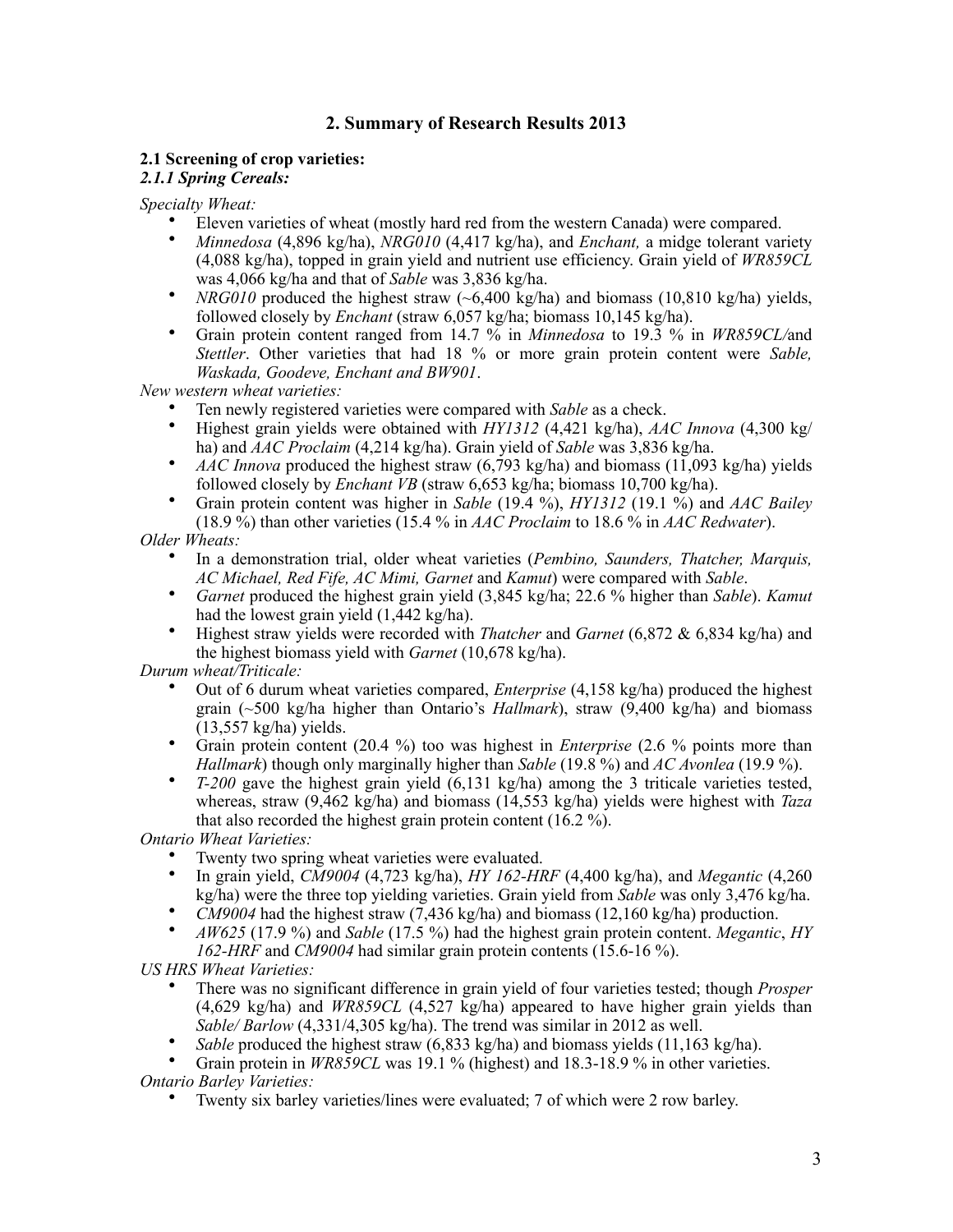- *Chambly* (6,010 kg/ha; 13.5 % protein), *Amberly* (5,884 kg/ha; 11.3 % protein) and *Synasolis* (5,800 kg/ha; 11.3 % protein) produced the highest grain yields. Grain yield of *Oceanik* was 5,004 kg/ha (13.9 % protein).
- *Bentley, a 2 row barley,* recorded the highest straw (6,128 kg/ha) and *Amberly* the highest biomass yield (11,810 kg/ha).
- Highest grain protein content was found in *Pandora* (17.6 %) followed by *GB092001* (16.8 %). *AC Kings*, *Harmony* and *Bornholm* had similar protein contents (15.3-15.6 %).

*Specialty Barley:*

- Contrary to last year, grain yield (2,924 kg/ha) from *HB 122*, a new hulless barley, was lower than that from *Millhouse* hulless barley (3,718 kg/ha).
- *AAC Synergy* (4,620 kg/ha), *CDC Austenson* (4,444 kg/ha), and *CDC Troy* (4,261 kg/ha) were the three top grain yielding varieties. *Celebration* recorded 4,214 kg grain yield/ha.
- *AAC Synergy/CDC Troy* produced higher straw (6,310/6304 kg/ha) and biomass (10,930/10,564 kg/ha) yields than all other varieties.
- *Merit 57* (17.5 %), but not *Millhouse* (13.4 %) had the highest grain protein content followed by *Quest* (*M122;* 15.1 %). AAC Synergy and CDC Coalition had similar grain protein contents (12.5/12.4 %).

*Barley Varieties for Silage:* 

- Seven six row and eight two row barley varieties from the east and the west of Canada were compared with a new forage oats variety (*CDC Haymaker*), which recorded the highest forage dry matter yield (7,316 kg/ha).
- Forage dry matter yield ranged from 5,463 kg/ha (*Cyane*) to 6,851 kg/ha (*Oceanik*) in 6 row barley and from 6,097 kg/ha (*Bentley*) to 7,284 kg/ha (*TR 06294*) in 2 row barley.
- Forage dry matter yields from *TR 06294* (7,284 kg/ha), *Conlon* (7,203 kg/ha), and *CDC Coalition* (7,109 kg/ha) equaled that from *CDC Haymaker* (7,316 kg/ha). From our past experience we know that *Conlon* does well only in cold years such as 2013.
- Protein content was highest (15.7 %) in *Cyane* and *Amberly* (2 % point higher than in *TR 06294*, and 0.8 % point higher than in *Conlon*).
- *TR 06294* recorded the highest RFV (128), followed closely by *Cyane* (122), *CDC Coalition* (122) and *Conlon* (120).

*Ontario Oat Varieties:* 

- Twenty six varieties/lines of oats were compared with each other.
- Amongst registered varieties, highest grain yields were obtained with *Vitality* (5,750 kg/ ha), *AC Rigodon* (5,430 kg/ha), and *Robust* (5,410 kg/ha).
- *Idaho* (hulless) produced 48 % higher grain yield than *Navaro*, another hulless variety.
- *Cantal* recorded the highest straw (9,000 kg/ha) and biomass yields (13,500 kg/ha).
- Grain protein content was highest in *Robust* (15.9 %), medium in *Vitality* (13 %) and low in *AC Rigodon* (11.8 %).

*Western Oat varieties:*

- *Dieter* gave the highest grain yield (5,707 kg/ha). *AC Rigodon* (5,019 kg/ha), *Bradley*  (5,082 kg/ha) and *Stride* (5,101 kg/ha) equaled in grain yield.
- *AC Rigodon* produced the highest straw (7,730 kg/ha) and biomass (12,750) yields. *AC Rigodon* could therefore be preferable to other varieties, if straw is required as well.
- Between the two hulless varieties, *Gehl* (3,831 kg/ha) appeared to give more grain yield than *Navaro* (3,314 kg/ha). The straw yields  $(-6.800 \text{ kg/ha})$  from the two varieties were more or less the same, though *Gehl* produced 5 % higher biomass yield than *Navaro*.
- Grain protein content was highest (18.6 %) in *Gehl,* followed by 17.3 % in *Bradley, Stride* and *Badger*.

# *2.1.2 Winter Cereals:*

*Ontario Winter Wheat Varieties:*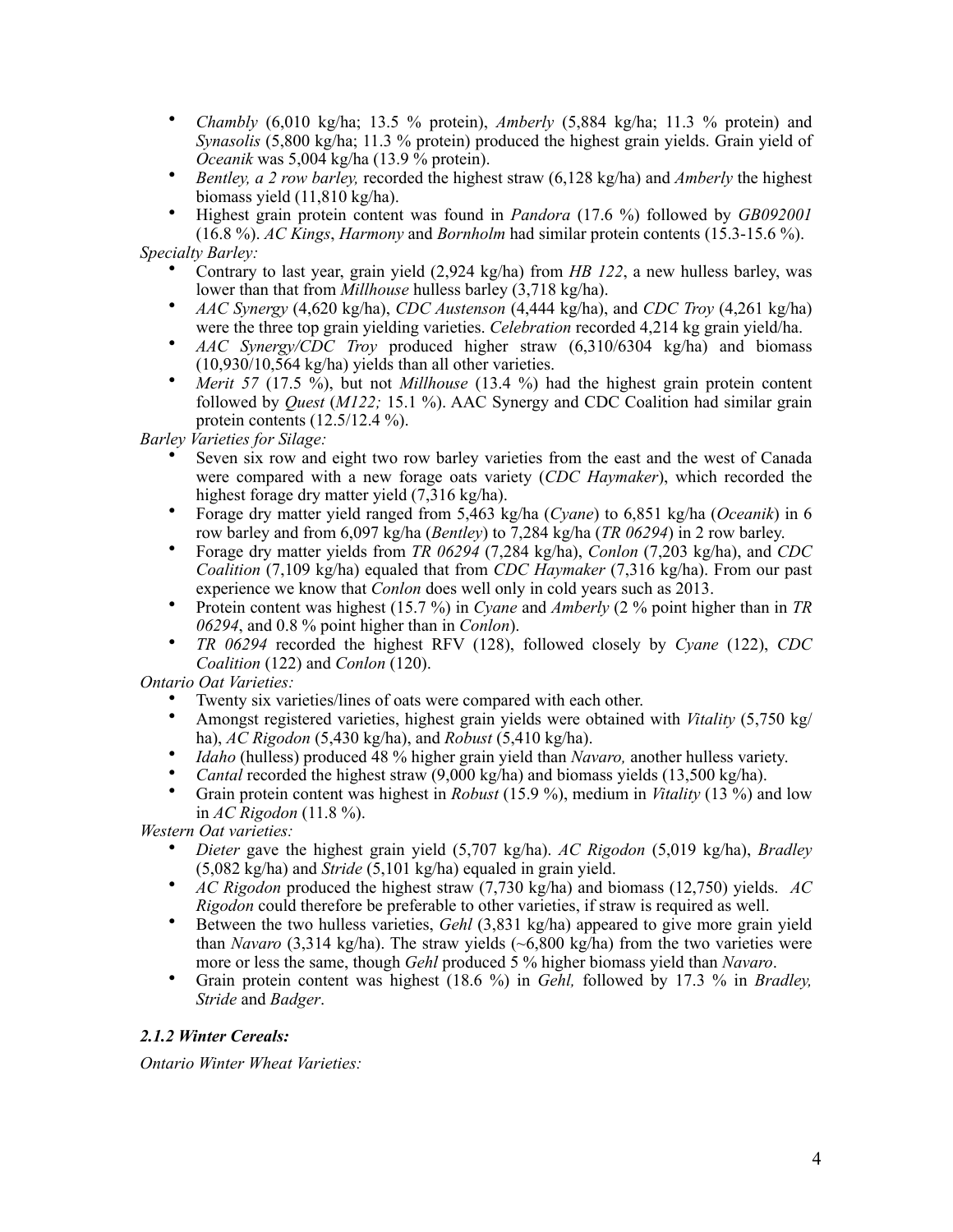- *Keldin* (6,859 kg/ha) produced the highest grain yield, though the grain yields from *Priesley* (6,397 kg/ha) and Princeton (6,356 kg/ha) were not significantly lower than that from *Keldin*. Grain protein content  $(\sim]$  14 %) in these 3 varieties was similar.
- As also in 2012, *CDC Falcon* had the highest straw yield (7,738 kg/ha).
- Highest biomass yield (14,205 kg/ha) was recorded with *Keldin*.
- *Whitebear*, a relatively new hard white wheat variety, had the lowest grain yield (3,640 kg/ha), but the highest grain protein content  $(16.2 \%)$ .

Grain protein content in all other varieties (13.9-15.9 %) was above an acceptable level.

*Manitoba Winter Wheat Varieties:*

- Eleven varieties were evaluated.
- *Moats* registered the highest grain (6,130 kg/ha; 2,200 kg/ha higher than *CDC Falcon*), straw (9,128 kg/ha) and biomass (15,258 kg/ha) yields and grain N removal (151 kg/ha).
- Grain protein content ranged from 13.4 % in *Sunrise* to 15.4 % in *Moats* to 16.2 % in *CDC Falcon*.

*Winter Rye Varieties:*

- Fifteen winter rye varieties (including 10 hybrids) were compared.
- Among registered non-hybrid varieties, *Guttino* gave the maximum grain yield (9,209 kg/ ha; with 10.4 % protein). Hybrids that equaled/or seemed to be better than *Guttino* in grain yield were *KWS-H 129*, *KWS-H 119*, *KWS-H 133* and *KWS-H 131* (9,203-9,450 kg grains/ha; with 9.7-10.4 % protein).
- *Hazlet* produced the highest straw (10.2 t/ha) and biomass (18.7 t/ha).

# *2.1.3 Soybean/Camelina Varieties:*

*Soybean Varieties:* 

• Twenty-five RR2 soybean varieties were evaluated. Grain yields ranged from 1,479 kg/ha (*P001T34R*) to 3,091 kg/ha (*TH33003R2Y*). Second best group of varieties with over 2,600 kg/ha grain yield were *TH33005R2Y, LS002R24N and LS002R23*.

*Camelina Varieties:*

- Six selected varieties of camelina were evaluated.
- Seed yield ranged from 680 kg/ha in *Glacier* to 1,727 kg/ha in *Calena*.

# *2.1.4 Forage Crops Varieties:*

*Alfalfa Varieties and Cutting Management OFCC 2011:*

- *OAC Superior, 55H94, 55V50 and Starbuck* were compared for two and three cuts.
- Totaled over 2012 and 2013, *55V50* recorded the highest dry matter yield in two (6,823 kg/ha) as well as in three cuts (10,027 kg/ha). However, the yield difference between the varieties was not significant.

*Alfalfa Varieties and Cutting Management OFCC 2012:*

- Six varieties were compared for 2 and 3 cuts. In the two cuts, *GS-11-08* (3,463 kg/ha), *GS-11-9* (3,425 kg/ha) and *GS-11-03* (3,411 kg/ha) were the three top yielding varieties.
- In the three cuts, *GS-11-03* (5,381 kg/ha), *GS-11-08* (5,378 kg/ha), and *55V48* (5,078 kg/ ha) were the three top ranking varieties.

*Late Timothy Varieties:* 

• *Normax* (7,441 kg/ha), *Treasure* (6,808 kg/ha), and *Itasca* (6,643 kg/ha) were the three top yielding varieties out of nine varieties tested in 2013. However, in total yield over 2012 and 2013, *Normax*, *Express* and *Itasca* were the three top ranks.

*Tall Fescue Varieties:*

• *Courtenay* (6,143 kg/ha), *Carnival* (5,900 kg/ha) and *Tower* (5,863 kg/ha) had similar dry matter yields.

*Orchardgrass Varieties:*

• Highest dry matter yield (5,025 kg/ha) was obtained with *Proper*. The yield of other three varieties (*Echelon, Okay* and *Dividend VL*) ranged from 4,339 kg/ha to 4,471 kg/ha.

*Forage grasses heading dates:*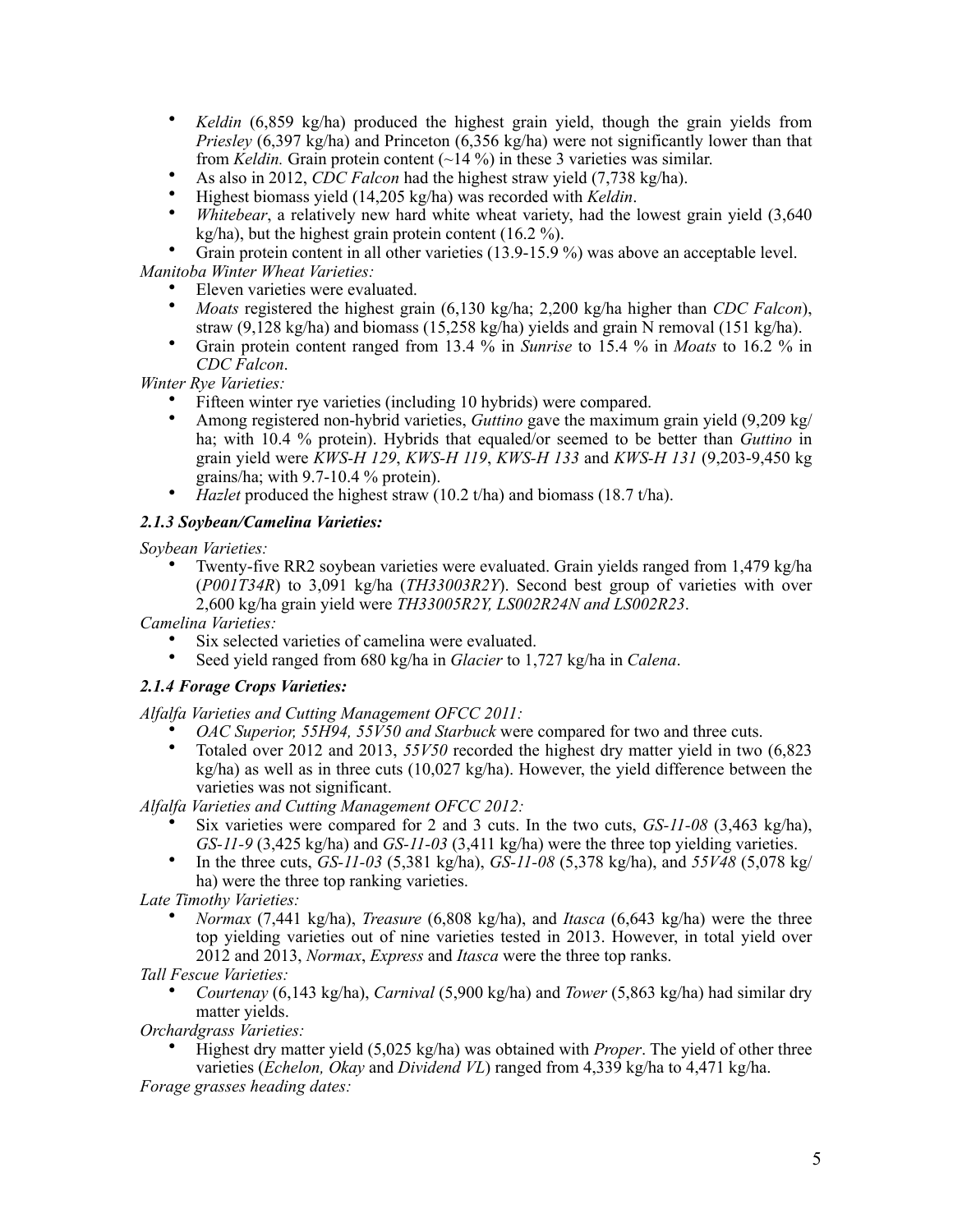- In orchardgrass, *AC Killarney* (June 9) and *Okay* (June 10) were earlier to bloom than *Dividend VL* (June 14), which was reported to be an early blooming variety.
- In Timothy, all varieties bloomed between June 22 (*Toro* and *Treasure*) and June 25 (*Climax* and *Itasca*).

# **2.2 Evaluation of Pulses:**

# *2.2.1: Spring pulses:*

*Chickpeas:* 

• Due to cold and wet year, the chickpea in this trial was prematurely hit by a killing frost. *Lentils:*

- Five lentil varieties were tested for their production potential.
- Grain yield ranged from 1,632 kg/ha (*Plato*) to 3,802 kg/ha (*Redberry*).
- *Rosetown* (2,935 kg grains/ha) and *Viceroy* (2,755 kg grains/ha) did reasonably well.
- Grain protein content ranged from 28 % (*Plato*) to 31 % (*Viceroy*); grain protein content in Meteor, Redberry and Rosetown was the same (30 %).
- *Lentils offer a protein rich alternate food to vegetarians!*

*Field peas*:

- Due to deer damage, the grain yield results weren't valid/or worth reporting.
- Grain protein content in the 4 pea varieties (*Hornet*, *Treasure*, *Fusion* and *Sorento*) ranged from 24.6 % to 25.6 %.

## *Edible beans:*

- Highest grain yield (3,818 kg/ha) was recorded with *Winmore*. The next best varieties in grain yield were *Pintoba* (3,400 kg/ha) and *Earlired* (3,264 kg/ha).
- As in the previous years, *Pintoba* recorded the highest grain protein content (19.4 %); though *Portage* with a grain protein content of 19.1 % was equally good. Grain protein content in *Winmore* and *Earlired* was 18.3 % and 17.3 %, respectively.

*Pulses could be an integral part of the cropping systems in northwestern Ontario!!*

# *2.2.1: Winter Pulses (peas and lentils):*

• Winter peas and lentils (seeding dates in peas/lentils and pea varieties) were winter killed.

# **2.3 Introduction of New Cover Crops:**

*Effect of cover crops in/after spring wheat in 2012 on Barley for Silage in 2013:*

- No fertilizers were applied in this experiment to cover crops or to the following barley crop for silage.
- Only tillage radish appeared to increase the dry matter yield of barley as compared to the fallow (no cover crop seeding) treatment. All other cover crops tended to reduce the dry matter yield of barley, which ranged from 3,012 kg/ha in winter rye seeded with spring wheat to 5,030 kg/ha in fallow and 5,383 kg/ha in tillage radish.
- Winter rye  $\omega$  85 % seed rate co-seeded with spring wheat  $\omega$  75 % seed rate produced barley for silage with the highest protein content (10.7 %); followed by barley grown after a mixture of cover crops (9.7 %).
- Barley after turnip/ forage peas had the highest RFV (108/107). Barley after winter/spring cereals had the lowest RFV (79-81).

*Effect of cover crops in/after spring barley for silage in 2012 on soybean in 2013:*

- Cover crops or the soybean didn't receive any fertilizers.
- Soybean grain yields were too low  $(1,087-1,498 \text{ kg/ha})$ , due to cold wet weather to express any significant effect from the cover crops.
- Red clover, tillage radish and turnip and berseem clover appeared to have some favourable effect on the soybean grain yield.

*Optimizing population for spring barley + winter wheat for silage; seeded in spring 2013:*

Co-seeding spring barley and winter wheat each  $\omega$  75 % seed rate (standard check) gave somewhat less dry matter yield (7,615 kg/ha) as compared to barley alone at 100 % seed rate (8,256 kg/ha).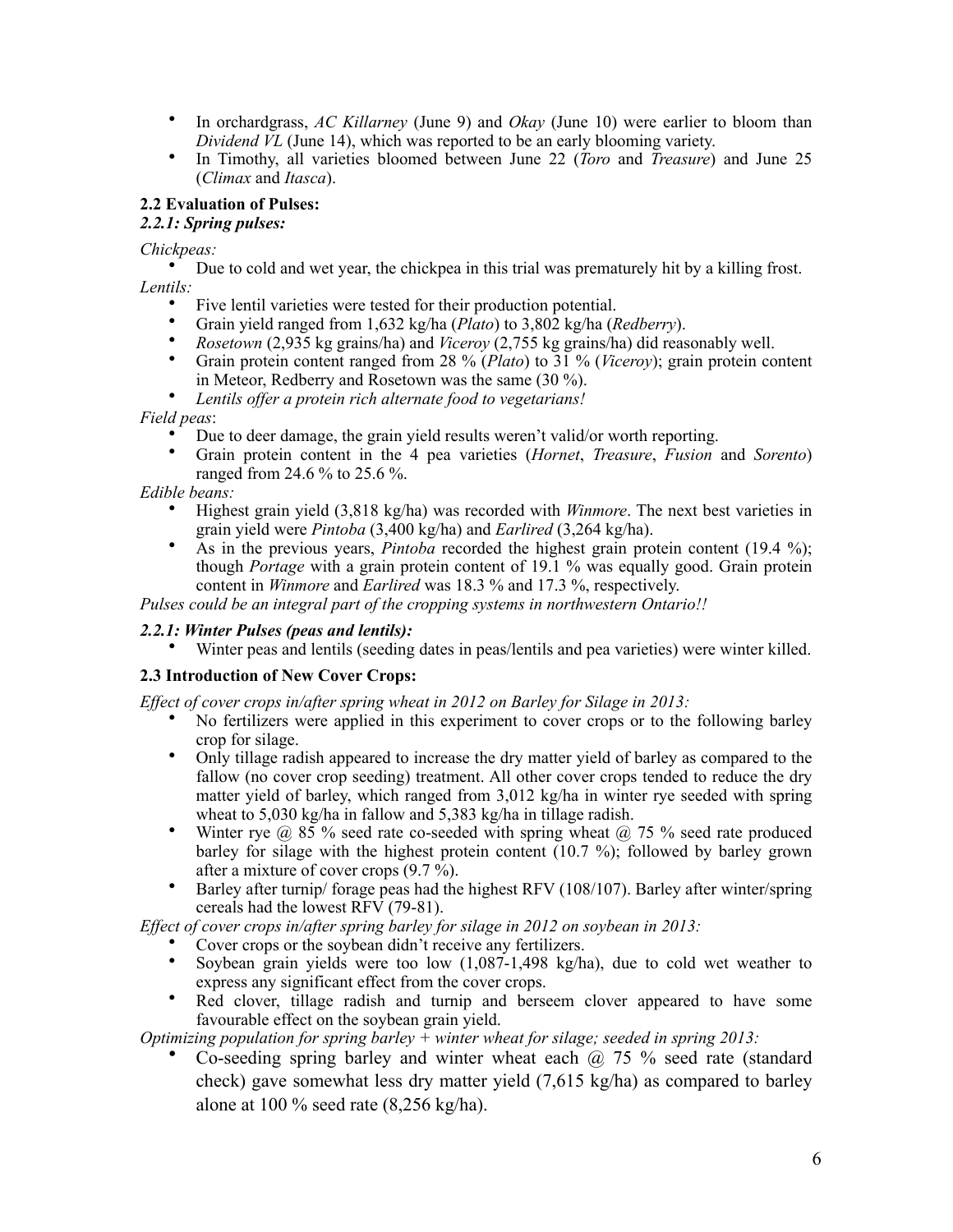- Highest forage dry matter yield  $\left(\frac{9}{400 \text{ kg/ha}}\right)$  was obtained by co seeding spring barley at 60 % and winter wheat at 90 % of the recommended seed rate.
- Forage protein content was highest (14 %) with co seeding of spring barley and winter wheat each  $\omega$  75 % seed rate (standard check); 2 % point more than pure barley.
- RFV (95-109) was highest (109) with co-seeding of spring barley  $\hat{a}$  75 % and winter wheat  $\omega$  85 % seed rates.

*Winter wheat co seeded with barley could serve as a good cover crop and could be left for fall grazing/or for forage/grain production in the next spring.*

#### **2.4 Fertilizer Management Practices:** *2.4.1 Spring Cereals:*

*Comparative efficiency of urea and ESN for grain and forage production of barley:*

- Application of 70 kg N/ha through urea/or ESN with or without supplementing part N  $(10$ kg/ha) with ammonium sulphate significantly increased the grain yield of barley as compared to no N.
- At equal N rate (70 kg N/ha), ESN produced 362 kg/ha higher grain yield than urea.
- Maximum grain (8,383 kg/ha) and biomass (14,470 kg/ha) yields, grain protein content (13.8 %) and grain N removal (184 kg/ha) were recorded with 50 kg N/ha from urea and 20 kg N/ha from ESN.
- Highest straw yield (7,650 kg/ha) was obtained with 60 kg N/ha from ESN and 10 kg N/ ha from ammonium sulphate.
- Application of urea/or ESN @ 70 kg N/ha with or without supplementing 10 kg N/ha from ammonium sulphate increased the forage dry matter yield as compared to no N by 600-800 kg/ha. Yields from urea and ESN each  $\omega$ , 70 kg N/ha were 5,050 & 5,236 kg/ha.
- Replacing 10 kg N/ha from urea/or ESN with ammonium sulphate improved the forage dry matter yield by nearly 1,000 kg/ha/or 700 kg/ha.
- Blend of the three N fertilizers (urea, ESN and ammonium sulphate) produced the highest dry matter yield (6,184 kg/ha), though this wasn't statistically higher than the yield with a blend of the any two N fertilizers (5,919-6,073 kg/ha).
- Crude protein content was highest (15 %) when urea/or ESN were applied alone. RFV was highest (94) with ESN  $\omega$  60 kg N/ha plus ammonium sulphate  $\omega$  10 kg N/ha.

*Response of organic and conventional wheat varieties to phosphorus (P) application:*

- Application of P<sub>2</sub>O<sub>5</sub> @ 20 kg/ha didn't increase grain, straw or total biomass yields of any of the conventional (*Unity VB, Goodeve,* and *Stettler*) or organic/older varieties (*Spelt*, *Red Fife* and *Kamut*). In fact yields in *Kamut* (an ancient wheat variety) with application of P tended to decline.
- In the conventional varieties, *Unity VB* (a midge resistant variety) gave the highest grain (3,338 kg/ha), straw (6,313 kg/ha) and biomass yields (9,652 kg/ha), whereas in organic wheats, *Red Fife* produced the highest grain yield (2,500 kg/ha; about the same as *Spelt* and only 280 kg/ha higher than *Kamut*), and *Spelt* the highest straw (7,814 kg/ha) and biomass yields (10,286 kg/ha).
- Grain protein content ranged from 16.3 % in *Red Fife* to 19.1 % in *Stettler*. Grain protein in the two midge resistant varieties (*Unity VB* and *Goodeve VB*) and *Spelt* was 18-18.5 %.

# *2.4.2 Winter Wheat:*

*Effect of sources and methods of N application on winter wheat:*

- Urea @ 120 kg N/ha side banded at seeding was the only treatment which gave higher grain yield  $(4,384 \text{ kg/ha})$  than the check (no N) treatment  $(3,650 \text{ kg/ha})$ .
- Straw (6,436 kg/ha) and biomass (10,820 kg/ha) yields were also highest with urea  $@$ 120 kg N/ha side banded at seeding. It seems that exceptionally low temperature at grain development didn't properly translate the total biomass to grain yield.
- It was safe to apply 120 kg N/ha as ESN with the seed.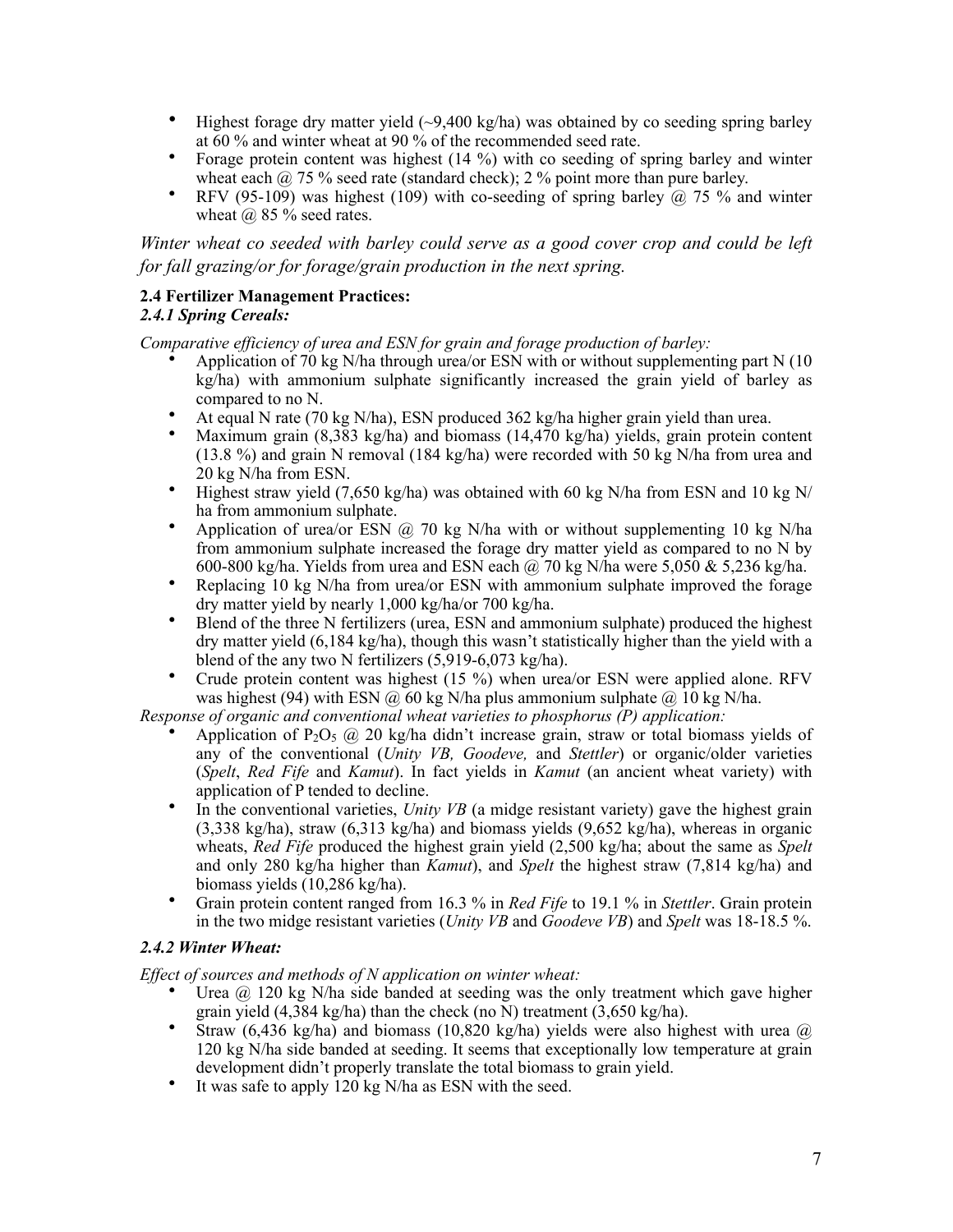- Grain protein ranged from 13.8 % with ESN  $\omega$  40 kg N/ha side banded at seeding to 16.1 % with ESN  $\omega$  80 kg N/ha side banded at seeding. Grain protein in the no N treatment was 14.3 % and that with urea  $\omega$  120 kg N/ha side banded at seeding was 15.1 %.
- Grain N removal (106 kg N/ha) was highest with urea @ 120 kg N/ha side banded at seeding, which was 22 kg N/ha higher than the check (no  $\tilde{N}$ ) treatment.

*Comparative performance of urea, ESN and their blends on winter wheat: Urea/or ESN alone or their blends @ 120 kg N/ha applied at seeding were compared with the recommended practice of applying urea @ 10 kg N/ha at seeding and 110 kg N/ha in early spring.*

- Even though grain yield was highest  $(4,878 \text{ kg/ha})$  with 120 kg N/ha applied at seeding (90 kg N/ha from urea and 30 kg N/ha from ESN), the yield  $(4.551-4.878 \text{ kg/ha})$ differences between the treatments (sources/time of N application) were not significant.
- Increasing the proportion of N as ESN from 30 to 90 kg/ha in the urea ESN blends raised the grain protein content to 15.9 % (as compared to 14.1 % from urea alone).
- Grain N removal with blends of urea and ESN was 9-16 kg/ha higher than that with the recommended N practice. Thus ESN blends improved N use efficiency.
- Straw and biomass yields were not affected by the N treatments.

## *2.4.3 Grain Legumes and Oil Seeds:*

*Maximizing economic yield in soybean:*

- Seed treatment with *Vitaflow 280,* and application of P and K at recommended rates without *Rhizobium* inoculant or N, produced the highest grain yield (2,070 kg/ha).
- Application of higher than recommended rates of P or K or additional nutrients (S or B) or fungicide (*Stratego*) spray did not bring any additional benefit as compared to the Vitaflow treatment with P and K at recommended rates, though some of these treatments improved grain yield over the check treatment (no seed treatment, fungicide or NPK).

*Lime and Wood ash (soybean after 3 harvest years of alfalfa-3 years barley-3rd year soybean):* 

- Lime/and wood ash were applied in spring 2004 (seeding year) and in falls of 2006, 2008 and 2010 in the 'after every two years' frequency of application treatments. In fall 2008, wood ash/and lime were applied in the 'after every 4 years' frequency of application treatments as well. Treatments with lime/and wood ash 'after every 6 years' and 'after every 8 years' received first application of the amendments in fall 2010 and 2012, respectively. Soybean was the test crop in 2013.
- Wood ash/and lime, irrespective of frequency of application, significantly increased soybean grain yield.
- Lime alone every 6 years (lime applied in 2010) recorded the highest grain yield (1,537 kg/ha; low yield due to cold and wet year).
- Averaged over frequencies of application of lime and wood ash, lime seemed to produce higher grain yield and protein content than wood ash.
- Mid season soil analysis indicated that both lime and wood ash brought the soil pH to 6.5; availability of P, K, Mg, Zn and Mn was more with wood ash than that with lime. Reverse was true for soil Ca.
- Details of soil analyses, at the end of 10 year period, are given in the main report.

*Manure, wood ash and fertilizer nutrients (3 harvest years of alfalfa-3 years' barley-3rd year soybean):* 

- Solid dairy manure was applied in the springs of 2004 and 2007, and falls 2008 and 2010; wood ash was applied in spring 2004 and in falls of 2006, 2008 and 2010, whereas fertilizer nutrients were applied every year.
- Due to cold and wet year, manure wood ash or nutrients couldn't express any significant effect on grain yields (trial mean 1,824 kg/ha); both manure and wood ash increased soybean grain yield marginally by  $\sim$ 120 kg/ha and 343 kg/ha, respectively.
- None of the nutrients (N, P, K or S) helped to increase the soybean grain yield.
- Grain protein content appeared to be unaffected by any of the treatments.
- Mid season soil tests revealed that the availability of K was more with manure than that with wood ash. Whereas, available P, Ca, Zn, Mn and B were higher with wood ash than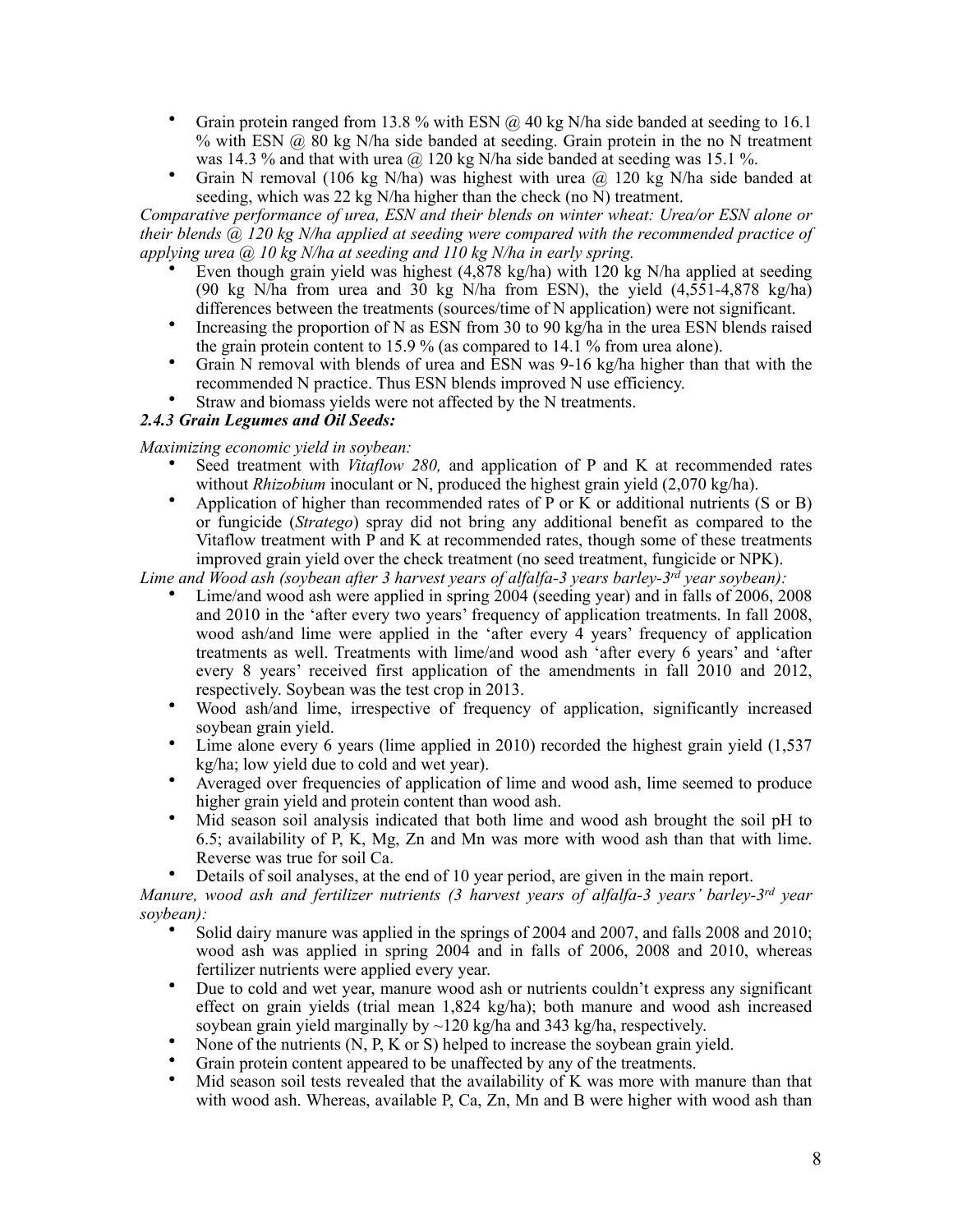with manure. Soil pH was 6.6-6.8 with wood ash and 5.6-5.9 with manure. Organic matter was in the order of manure+ wood ash  $(7.1 \%)$  > manure  $(6.7)$  ≥ wood ash  $(6.6 \%)$  $>$  no manure or wood ash (5.3 %).

- Application of fertilizer nutrients (N, P, K and S) increased availability of P, K and S, and marginally lowered the soil pH from 5.8 to 5.6.
- Effect of manure, wood ash and fertilizer nutrients on pH, organic matter and macro and micro nutrients after a 10 year period are detailed in the main report.

*P and S requirements of chickpea*:

• Due to cold and wet year, the chickpea in this trial was prematurely hit by a killing frost. *Response of spring canola to sulphur (S):* 

- Four rates of S application (0, 11.1, 22.2 and 44.4 kg/ha) were compared.
- Application of  $S(\hat{\omega})$  22.2 kg/ha produced the highest seed yield (6,148 kg/ha).

*Effect of preceding crops (canola, flax and wheat) on N and S response to canola (2nd year):*

- Canola seed yields after canola were the lowest (2,086 kg/ha); 2,703 kg/ha after flax and 2,523 kg/ha after spring wheat. Flax equaled wheat in straw production  $\left(\sim 4.300 \text{ kg/ha}\right)$ .
- Application of N without S didn't increase canola seed yield.
- On an average, application of S  $\omega$  15 kg/ha improved the canola seed yield by ~700 kg/ ha. Increasing the rate of S from 15 to 30 kg/ha didn't increase the yield further.
- Canola supplied with 100 kg N + 15 kg S/ha resulted in a seed yield of 2,720 kg/ha, which was only marginally lower than the seed yield  $(2.835 \text{ kg/ha})$  with 150 kg N + 30 kg S/ha/or with 150 kg N + 15 kg S/ha (2,911 kg/ha).
- Well fertilized canola produced 4,200-4,600 kg straw/ha.

• The margin of response to S in canola was higher after flax and wheat than after canola.

*Effect of N and liquid zinc (sprayed @ 4.5 l/ha at 50 % flowering) on June seeded canola yield:*

- Application of N  $\omega$  80 kg/ha significantly increased the canola seed yield. The margin of
- yield increase was higher with zinc spray (1,113 kg/ha) than without it (675 kg/ha). • Increasing the rate of N from 80 to 120 kg/ha didn't significantly increase the seed yield.
- Averaged over all N rates, zinc spray increased the seed yield by 261 kg/ha.

# *2.4.4 Forages:*

# *Alfalfa:*

*Fertilizing for persistence and maximum yield of alfalfa:*

- OMAF  $\&$  MRA recommended practice of applying only P and K to alfalfa resulted in the lowest dry matter yield (2,525 kg/ha) in the eighth harvest year.
- Addition of N along with P and K improved the alfalfa dry matter yield by over  $1,500 \text{ kg}$ ha. Adding S to the NPK mix further raised the yield by 600 kg/ha.
- Highest dry matter yield  $(5.132 \text{ kg/ha})$  in the nutrients alone treatments was obtained with the combined application of N, P, K, S, B & Zn. *It may be noted that application of Zn becomes critical for high yield as the alfalfa stands get older!*
- Application of manure and wood ash, once in five years, without adjusting the nutrient supply from the manure and wood ash in the fertilizer program and bi-directional seeding at 1.5 times seed rate was better (at 5,479 kg/ha) than the best nutrient alone treatment.
- Highest protein content (18.7 %) in the first cut was recorded with the application of N, P, K, S & B. Application of wood ash/or manure along with macro and micro nutrients further improved the protein content by 0.3-0.8 % points. In the second cut, protein content was up to  $2\frac{6}{10}$  points higher with the combined application of nutrients and manure/or wood ash than the nutrients alone.
- RFV was highest with N, P, K, S  $\&$  B in the first cut (157) and with all nutrients plus wood ash without adjusting nutrients contribution from the wood ash.
- *Thus for sustained yield of high quality alfalfa, over a longer period, regular application of N, P, K, S, B & Zn and application of manure/or wood ash once in a while is required!*

• Details of soil analyses from each treatment this year are given in the main report.

*Optimizing rates and timing of ammonium sulphate application in older stands of alfalfa:*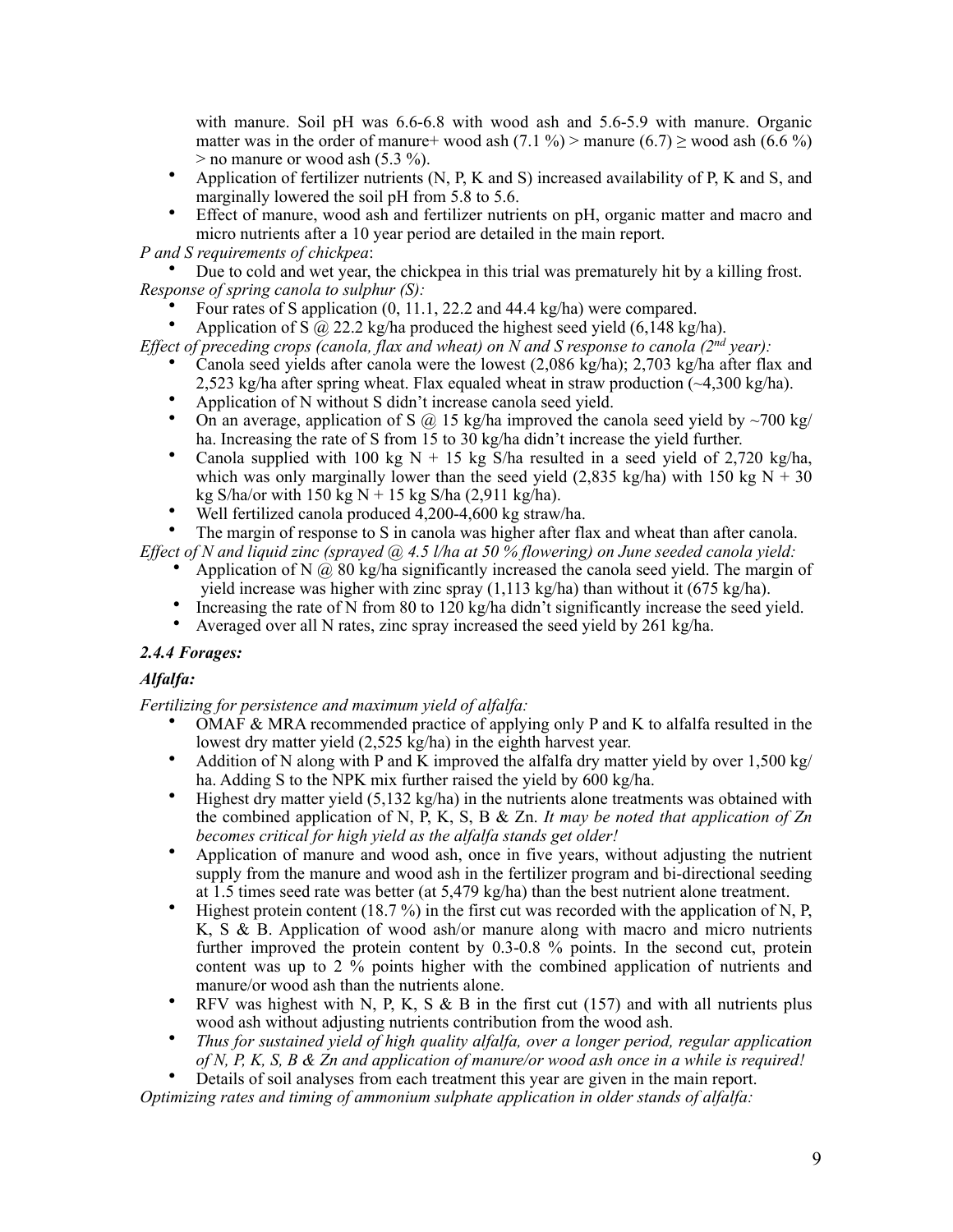- Only one cut was taken in this experiment.
- As in 2012, maximum alfalfa dry matter yield (2,573 kg/ha) was obtained with early spring application of ammonium sulphate  $\hat{\omega}$  150 kg/ha (=36 kg S/ha). At this rate, ammonium sulphate gave over 600 kg/ha higher yield and 2.1 % point higher protein content as compared to its lower rate (100 kg/ha =  $24$  kg S/ha).
- Split application of ammonium sulphate  $(100 \text{ kg/ha}$  in early spring and 50 kg/ha after first cut) didn't affect the alfalfa yield, but improved the protein content by 1.5 % point.
- At equivalent rates of S, alfalfa yield was  $\sim$ 700 kg/ha lower with potassium sulphate than that with ammonium sulphate; though the protein content was similar  $(-17\%)$  with the two fertilizers. However, RFV was highest (173) with potassium sulphate.

### *Grasses:*

*Residual effect of urea and ammonium sulphate blends applied to timothy in 2008-2011:* 

- In 2008-2011, urea, ammonium sulphate and their blends were evaluated for yield and quality of timothy. Last year and this year, except the check (no N), urea  $\omega$  105 kg N/ha was applied to all treatments; thus yield difference in N treatments this year could be due to S applied in the previous years.
- Application of 105 kg N/ha increased the timothy dry matter yield by 623-1358 kg/ha. Protein content in the first, but not in the second cut, was higher with N than without it.
- Residual effect of S (from ammonium sulphate) was quite apparent; at equal N rate, dry matter yield from ammonium sulphate was  $\sim$ 500 kg/ha more and N removal 21 kg N/ha higher than that with urea.
- Ammonium sulphate didn't seem to increase the protein content.

*Cost of S application could therefore be spread beyond the years of its application! Fall vs. spring application of N to grasses (timothy and bromegrass):* 

- Application of N significantly increased dry matter yield of bromegrass and timothy (up to 1,500 kg/ha). Bromegrass (3,591 kg/ha) and timothy (3,711 kg/ha) yields were similar; however 81 % of yield from timothy came from the first cut, whereas bromegrass yield between the two cuts (46:54) was more or less balanced.
- In the first cut, bromegrass had 3.1 % point higher protein content than timothy, whereas in the second cut, timothy had 4.4 % point higher protein than bromegrass.
- As before, grasses dry matter yield from fall applied ESN (3,850 kg/ha) equaled that with urea applied in the fall (September 25; 3,776 kg/ha)/or in the spring (3,845 kg/ha).
- Both in the first and the second cut, application of urea in the fall, especially in the late fall, resulted in higher grasses protein content than the spring applied urea.
- Bromegrass had 12 % higher RFV than timothy. ESN/urea treatments didn't seem to improve the RFV as compared to the check (no N).
- While application of N improved protein content (more in the first than in the second cut), fall applied ESN and fall/or spring applied urea had similar protein content in the first cut. In the second cut, protein content was in the order of fall applied ESN > fall applied urea > spring applied urea.
- *Application of entire N to perennial forage grasses from ESN in the fall could save one operation and widen the window of N application with extra protein content as a bonus!*

*Effect of urea and its blends with ESN and ammonium sulphate on forage grasses mixture (timothy, bromegrass and orchardgrass):*

- Application of N as urea  $\omega$  105 and 140 kg N/ha significantly increased the grasses dry matter yield. Increasing the rate of N application from 105 to 140 kg/ha improved the dry matter yield by over 1,000 kg/ha.
- Application of 140 kg N/ha from blends of urea (84.5 kg N/ha), ESN (35 kg N/ha) and ammonium sulphate (20.5 kg N/ha) brought in an additional 910 kg dry matter yield/ha as compared to the 140 kg N/ha applied from urea alone.
- In the first cut, protein content was highest  $(19.2 \%)$  with 140 kg N/ha  $(105 \text{ kg N/ha from})$ urea and 35 kg N/ha from ESN). In the second cut, urea applied  $\omega$  140 kg N/ha resulted in the highest (17.1 %) protein content.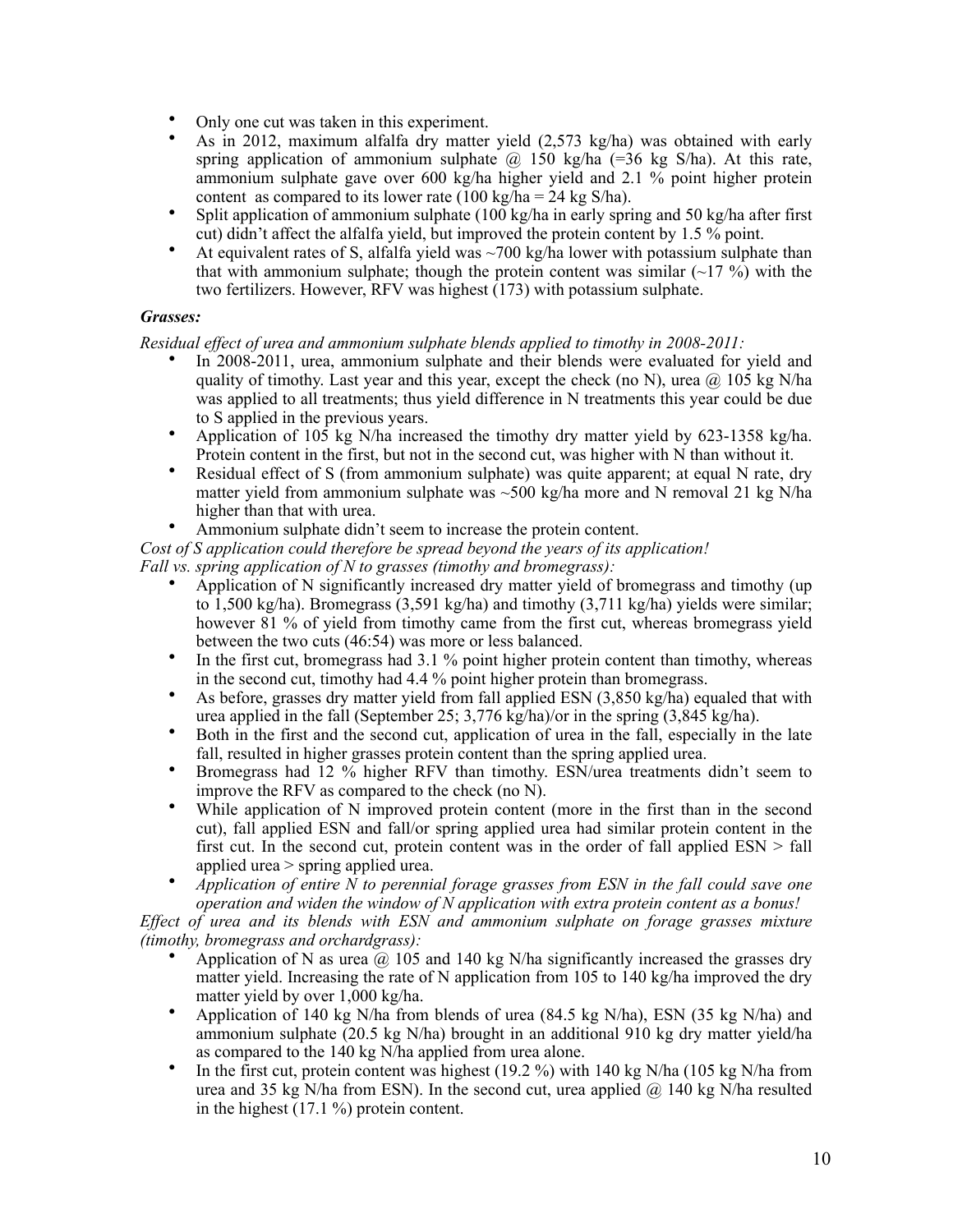*It is clear that the optimum rate of N application to grasses is higher than the OMAF & MRA recommended optimum rate of N (105 kg N/ha) for forage grasses in Ontario.* 

## *Spring and Winter Cereals:*

*Fertilizer requirements of spring barley + winter wheat (75 %:75% population) – Year 2; seeded in spring 2012-winter wheat forage production 2013 and total production from barley and wheat (2012 & 2013):*

- The crop mixture was seeded in 2012 with different fertilizer combinations. Spring barley was harvested last year and barley (check treatment)/and winter wheat in 2013.
- Highest forage dry matter yield from the two crops  $(8,025 \text{ kg/ha})$  was obtained with pure crops of barley after barley at normal rates of N, P and K application. This was 23.6 % higher than spring barley + winter wheat mixed cultivation.
- Increasing the rates of N, P and K application in barley  $+$  winter wheat cropping appeared to improve the dry matter yield of the cropping system.
- Protein content was highest in winter wheat (16 %) seeded as a pure crop after barley. In all other treatments, protein content ranged between 11-13 %.
- RFV was highest (108) with barley  $+$  winter wheat at normal N and 1.25 times normal P and K; followed closely (106) by pure crop of barley after barley. .

#### *Fertilizers requirements of spring barley + winter wheat seeded together in spring 2013; each @ 75 % of the recommended seed rate:*

- Spring barley + winter wheat supplied with normal N and 1.25 times normal P and K (for barley) resulted in the highest dry matter production (8,403 kg/ha; 28 % higher than barley alone). Protein content in the highest yielding treatment was 13.1 %.
- Protein contents  $(15.0/15.1)$  in the pure barley or barley + winter wheat at normal NPK rates were similar. Increasing the rates of NPK application by 1.5 times increased the protein content by only 1 % point.
- RFV was highest (104) with barley + winter wheat at 1.25 times normal rates of NPK, which was 4 points more than the pure barley crop.

*Winter Cereals for Silage (and Grain):*

- Forage dry matter yield from winter cereals harvested at flag leaf stage were in the order of triticale (2,620-3,080 kg/ha) > wheat (2,170-2,290 kg/ha) > rye (2,780-2,980 kg/ha). Beneficial effect of blending urea with ESN (3:1 N) was noticed only in triticale. Increasing rates of N application increased forage dry matter yield linearly up to 100 kg N/ha, and tapered off at 150 kg N/ha.
- When harvested at flag leaf stage, each increment of 50 kg N/ha from zero to 150 kg N/ ha raised the winter cereals protein content by 1 % point. Blending urea with ESN (3:1 on N basis) increased the forage protein content in all winter cereals by at least 1 % point. Protein content with the blend of two N fertilizers in winter rye (*Hazel*), winter wheat (*CDC Falcon*) and winter triticale (*Fridge*) was 19 %, 16 % and 17 %, respectively. RFV in winter rye (137 with urea and 128 with urea ESN blend) was higher than in winter wheat/or triticale (97-104).
- Maximum dry matter yield (4,026 kg/ha) in the second cut from the regrowth after the first cut (that wasn't affected by N rates) was recorded in triticale with urea alone. Protein content in regrowth in winter cereals ranged from 8.7-9.4 % and RFV from 87 to 97.
- In the total forage dry matter yield (15.7-18.4 t/ha in triticale, 16.9-17.9 t/ha in wheat and 12.8-13.6 t/ha in rye), urea ESN blend proved beneficial only in triticale and resulted in 2,750 kg/ha increase in yield as compared to urea alone. Response to N was linear up to 100 kg N/ha and exhibited a diminishing trend at 150 kg N/ha.
- Grain yield from regrowth after harvesting at the flag leaf stage was higher with winter wheat  $(1,729 \text{ kg/ha})$  and triticale  $(1,671)$  than with rye  $(872 \text{ kg/ha})$ . Highest straw  $(6,060 \text{ m})$  $kg/ha$ ) and biomass (8,108 kg/ha) yields from the regrowth were recorded in winter triticale that received N from urea ESN blend.

*Producers may wish to add winter cereals, especially Fridge triticale, to their cropping systems!*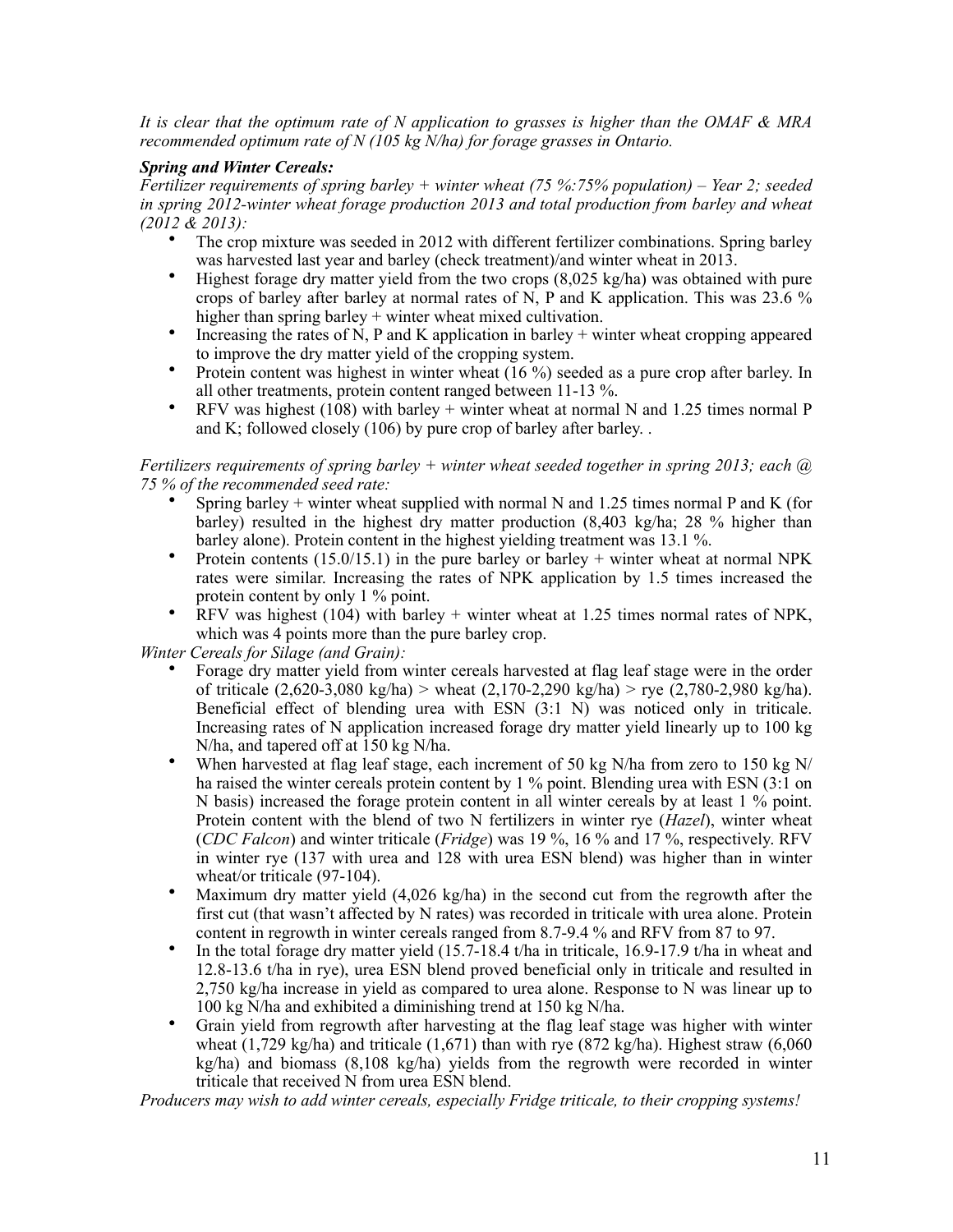# *Silage Corn/Sorghum Sudangrass/Spring Cereal Forages:*

*Effect of ESN, urea and their blends* (150 kg N/ha) *applied to corn in 2012 on forage oats (2013):*

- Highest forage dry matter yield was recorded with ESN (7,180 kg/ha) though it was only  $\sim$ 200 kg/ha higher than that from urea. Blends of ESN and urea (applied to corn) didn't help increasing the oats dry matter yield as compared to the two fertilizers applied alone.
- RFV (105) and protein content (7.6 %) in oats was highest when 25 %  $\hat{N}$  to corn was applied from urea and 75 % N from ESN.
- Response to direct application of N  $\omega$  35, 70 and 105 kg N/ha to oats was linear; highest N rate recorded the highest dry matter yield (8,368 kg/ha) and protein content (8.2 %).
- Application of N to oats didn't help to improve the RFV.

*Effect of sources and rates of N on MasterGraze corn and sorghum Sudangrass*: MasterGraze is a forage corn variety that produces tillers and is harvested at tasseling stage (before silking)!

- Application of urea N only at its highest rate  $(200 \text{ kg N/ha})$  brought in a significant increase (of over 2,000 kg/ha) in MasterGraze corn dry matter yield.
- N applied  $\omega$  100 kg N/ha from a blend of urea and ESN (3:1 ratio on N basis) resulted in the similar yield  $(8,565 \text{ kg/ha})$  as urea  $\omega$  200 kg N/ha  $(8,593 \text{ kg/ha})$ .
- Dry matter yield of sorghum sudangrass  $\omega$  150 kg N/ha from urea ESN blend was  $\sim$ 7.200 kg/ha. Increasing the rate of N to 200 kg/ha either as urea alone or urea ESN blend didn't affect the sorghum sudangrass yield.
- Protein content in MasterGraze corn varied from 8.2 % to 18.2 % with urea N rates from 50-150 kg/ha and from 17.8 % to 14 % at the same rates of N from urea ESN blend. N  $\omega$ 200 kg/ha didn't improve the protein content further in either case. Protein content in sorghum sudangrass at 150 kg N/ha from urea ESN blend was 13.9 %, which increased to 15.4 % at 200 kg N/ha from urea and to 16.1 % at 200 kg N/ha from urea ESN blend.
- Highest RFV (129) was recorded in MasterGraze corn supplied with 150 kg N/ha from urea ESN blend. At equivalent N rates, mineral content in MasterGraze forage was higher with urea ESN blends than that with urea alone.

*Soil Nitrogen Supply in Corn:*

- Corn (for silage) dry matter yield with (urea  $\omega$  150 kg N/ha) or without N was the same (10.7 t/ha). Indication from the other experiment on corn is that more than 150 kg N/ha was probably required to produce a significant response to N in corn this year.
- Cobs contributed 36.9 % of the total dry matter yield without N and 38.4 % of the total dry matter yield with N  $\omega$  150 kg/ha.

# **2.5 Other Experiments:**

*Efficient Cropping Systems:* 

- An experiment with 10 potential cropping systems, including forage and grain legumes, other forages and cereals, spread over 10 years, was initiated during 2004 with alfalfa as the first crop. Alfalfa crop cycle ended in 2007 and it followed different crops thereafter.
- Winter wheat for silage was the test crop in 2013 in all treatments. Winter wheat forage dry matter yields were higher with rotations that included corn-barley (~4,900 kg/ha) for silage/or soybean (grain)-barley (4,660-4,700 kg/ha) than other crops (spring cereals and Italian ryegrass) in rotation.
- Winter wheat in rotations including ryegrass produced the lowest dry matter yield (3,500-3,600 kg/ha)
- Protein content in winter wheat was highest (12.1 %) in rotation with soybean, oat and barley. RFV was highest (112) with rotations involving barley and Italian ryegrass.
- Comparison/details of soil analyses in the beginning and at the end of the 10 year cropping cycle are given in the main (data) section of the report.

*Tillage in barley (after Oat-Barley-Soybean-Barley-Soybean-Barley-Soybean-Barley- Soybean):* 

- Zero tillage resulted in the lowest barley grain yield (3,005 kg/ha).
- In the alternate tillage systems, highest grain  $(4,403 \text{ kg/ha})$ , straw  $(3,823 \text{ kg/ha})$  and biomass (8,226 kg/ha) yields were recorded with disking in the fall and spring followed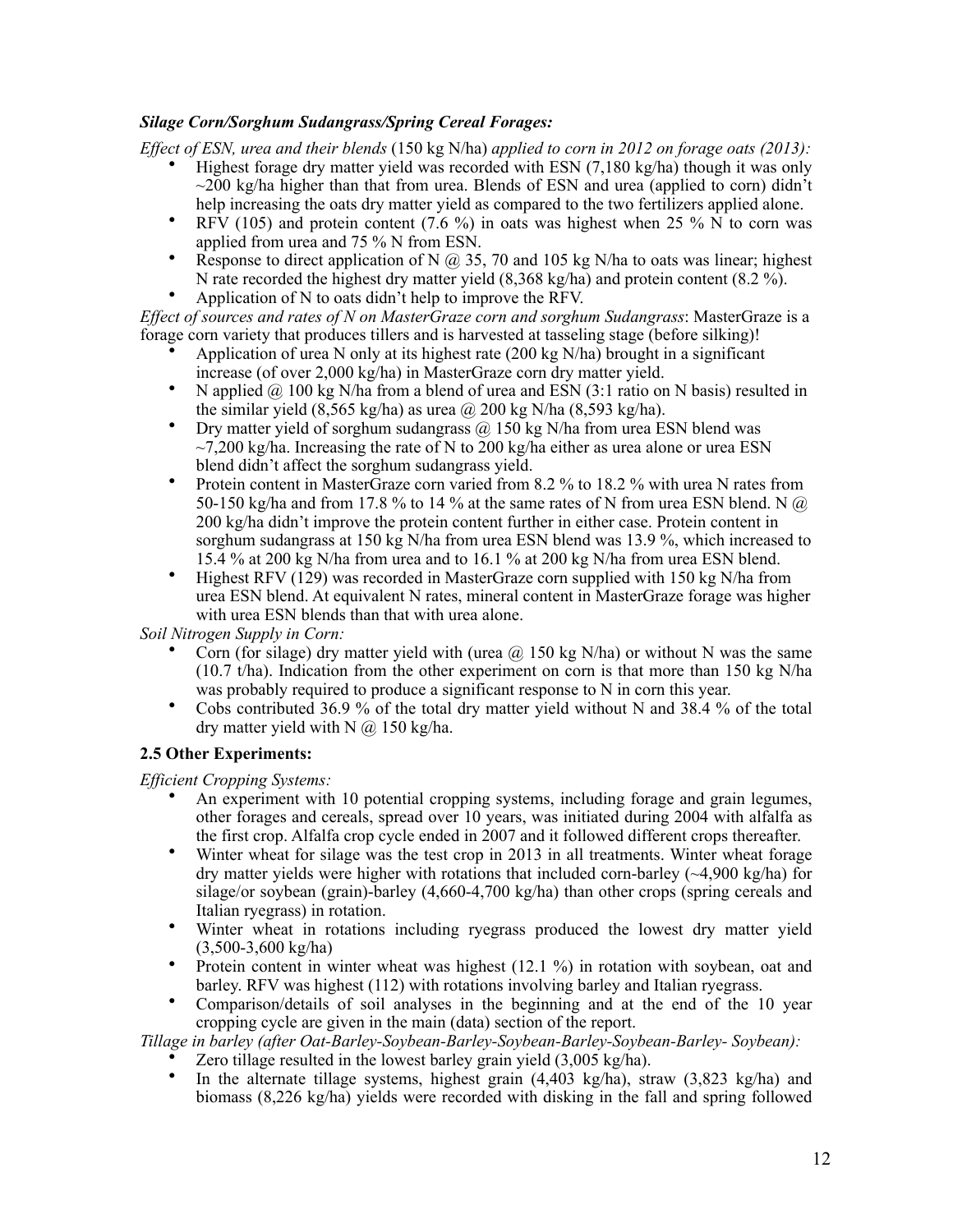by cultivation. These yields were not significantly lower than those obtained with the conventional tillage (fall plowing, spring disking and cultivation).

- Disking in the fall and spring followed by cultivation consumed 32 % less time and 53 % less fuel as compared to the conventional tillage.
- Details of soil analyses from each treatment at the end of 10 years period are given in the main report.

### *Alternate Forages:*

*Comparative Performance of Annual and Perennial Forage Legumes:* 

- Galega, a perennial forage legume from the Scandinavian countries, produced over 600 kg/ha higher dry matter yield than alfalfa.
- Increasing seed rate of galega from 25 to 45 kg/ha didn't help in increasing its yield.
- Inter seeding berseem in galega and berseem/or red clover in alfalfa didn't help in improving the forage yields.
- First cut protein content in galega  $\omega$  25 kg seed/ha (25.5 %) was higher than that in alfalfa (21.1 %). In the  $2<sup>nd</sup>$  cut, there was no difference between the protein contents in galega and alfalfa.
- Galega/or alfalfa + berseem had the highest RFV  $(122/123)$  in the first cut, whereas, in the  $2<sup>nd</sup>$  cut, galega + berseem/or alfalfa + red clover had the highest RFV (156/157).

### *Biomass/Bioenergy Production:*

*Temperate grasses varieties for biomass/bioenergy production:*

- High yielding varieties of temperate grasses (tall fescue, orchardgrass, reed canarygrass, timothy and bromegrass) were compared with two switchgrass varieties (*Dacotah* and *Sunburst*) for biomass/bioenergy production.
- Reed Canary grass (*Rival*), and tall fescue (*Kokanee*), produced ~1,800 kg/ha and ~200 kg/ha higher biomass yield than switchgrass (Sunburst; 4,992 kg/ha). Biomass yield from orchardgrass (*Okay)* was as good as that from switchgrass.
- Over a 3 year (2011-2013) period, reed canarygrass produced 1.4 times and tall fescue 1.2 times higher biomass than switchgrass.
- Averaged over all grasses, harvesting in fall resulted in 720 kg/ha extra biomass yield than harvesting in spring this year. However, over a 3 year period, there was no significant difference between fall and spring harvesting.

*Forest Tree Research:* 

- Experiments to optimize afforestation of fast growing conifer tree species (Norway Spruce, White Spruce, Red Pine and European Larch) were initiated during spring 2005.
- Since the trees growth rate is too small, it was decided to record growth observations after every 2-3 years. No data were recorded this year.

*Wild Blueberries:*

- Wild blueberry plants, collected from different places, were planted at TBARS in the fall 2010. Only one picking was done this year. Fresh fruit yield varied from 11-55 kg/ha  $(1.1-5.4 \text{ g/plant})$  with a mean value of 34 kg/ha  $(3.3 \text{ g/plant})$ .
- *V. augustifolium* from Nipigon had the highest yield (55 kg/ha).

### **2.6 Extension and Outreach:**

• A proactive approach to extension and outreach activities was adopted by TBARS for dissemination of Technology to the end users (farmers, extension scientists and researchers not only in northwestern Ontario, but also in the other parts of the province, and the country/other countries). There is no farm magazine/journal in Ontario in which TBARS wasn't mentioned at least once. Impact of our Extension and Outreach activities could be seen in the form of favourable changes on farms. Record breaking yields in barley and canola were especially noteworthy, which attracted attention of Ontario Farmer. For details, refer to the section on Extension and Outreach in the main report.